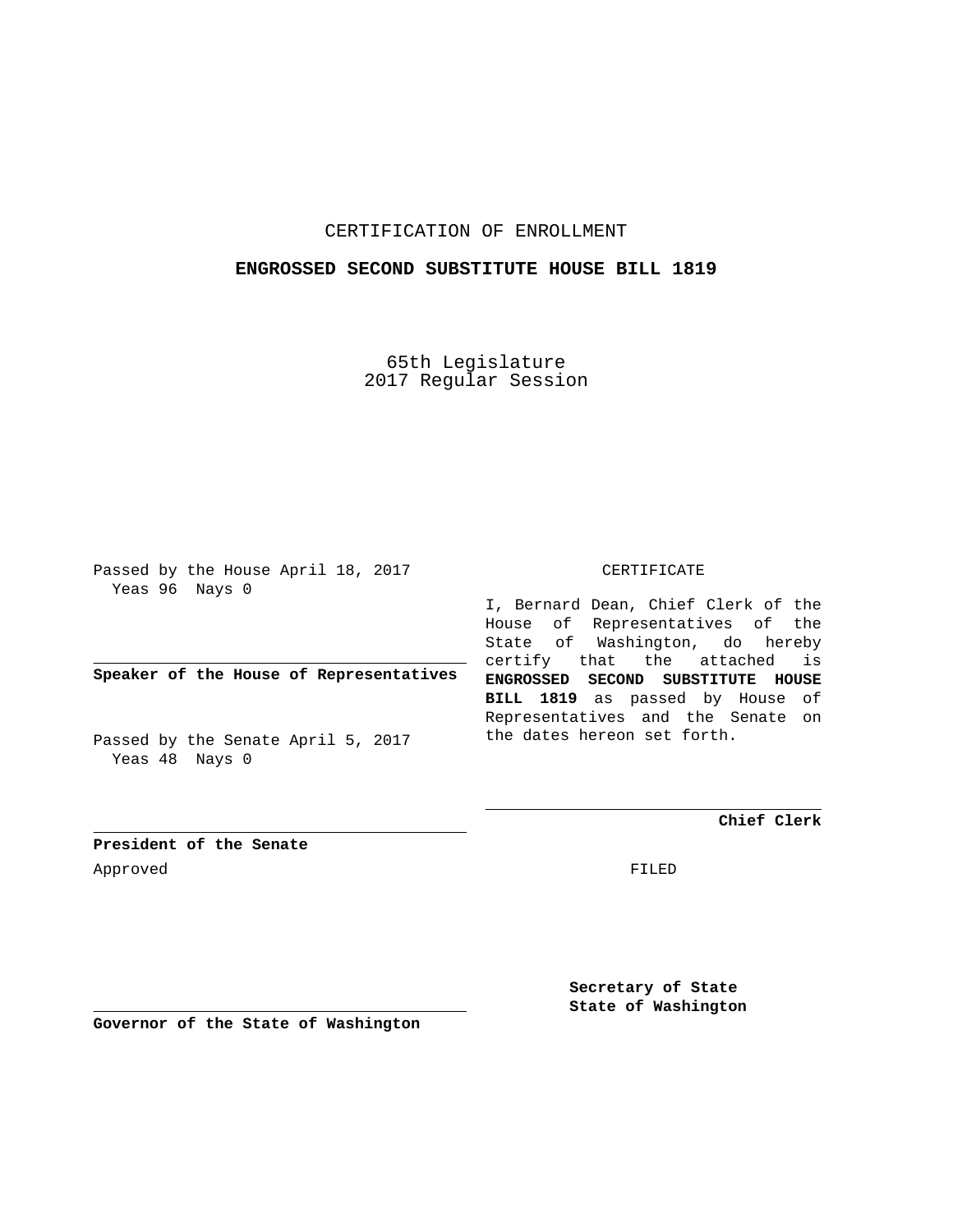## **ENGROSSED SECOND SUBSTITUTE HOUSE BILL 1819**

AS AMENDED BY THE SENATE

Passed Legislature - 2017 Regular Session

# **State of Washington 65th Legislature 2017 Regular Session**

**By** House Appropriations (originally sponsored by Representatives Dent, Senn, Kagi, Griffey, Johnson, and McBride)

READ FIRST TIME 02/24/17.

 AN ACT Relating to paperwork reduction in order to improve the availability of mental health services to protect children and families; adding new sections to chapter 71.24 RCW; creating new sections; providing contingent effective dates; and providing an 5 expiration date.

BE IT ENACTED BY THE LEGISLATURE OF THE STATE OF WASHINGTON:

 NEW SECTION. **Sec. 1.** The legislature finds that a prioritized recommendation of the children's mental health work group, as reported in December 2016, is to reduce burdensome and duplicative paperwork requirements for providers of children's mental health services. This recommendation is consistent with the recommendations of the behavioral health workforce assessment of the workforce training and education coordinating board to reduce time-consuming documentation requirements and the behavioral and primary health regulatory alignment task force to streamline regulations and reduce the time spent responding to inefficient and excessive audits.

 The legislature further finds that duplicative and overly prescriptive documentation and audit requirements negatively impact the adequacy of the provider network by reducing workforce morale and limiting the time available for patient care. Such requirements create costly barriers to the efficient provision of services for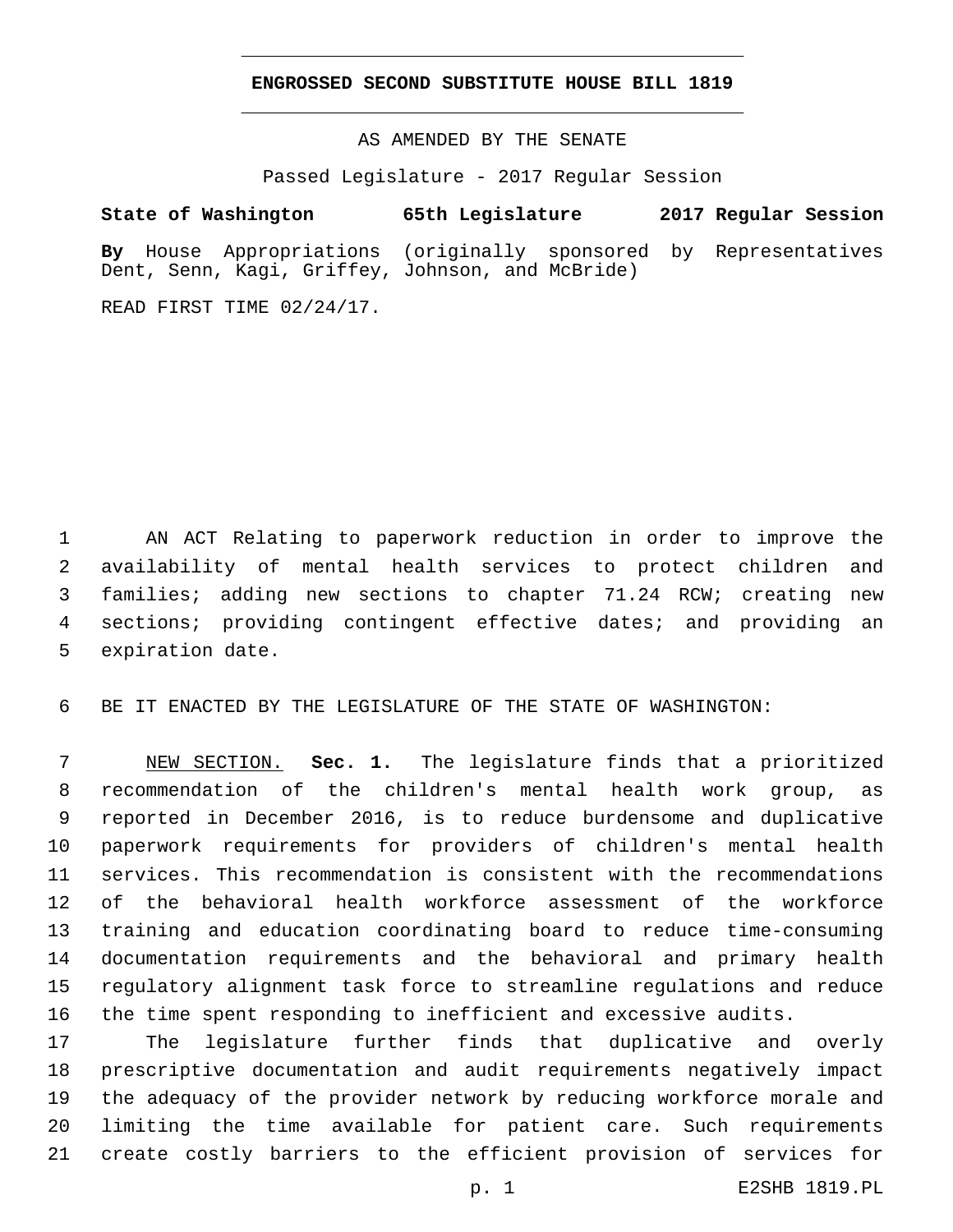children and their families. The legislature also finds that current state regulations are often duplicative or conflicting with research- based models and other state-mandated treatment models intended to improve the quality of services and ensure positive outcomes. These barriers can be reduced while creating a greater emphasis on quality, 6 outcomes, and safety.

 The legislature further finds that social workers serving children are encumbered by burdensome paperwork requirements which can interfere with the effective delivery of services.

 Therefore, the legislature intends to require the department of social and health services to take steps to reduce paperwork, documentation, and audit requirements that are inefficient or duplicative for social workers who serve children and for providers of mental health services to children and families, and to encourage the use of effective treatment models to improve the quality of 16 services.

 NEW SECTION. **Sec. 2.** A new section is added to chapter 71.24 18 RCW to read as follows:

 (1) Subject to the availability of amounts appropriated for this specific purpose, the department must immediately perform a review of its rules, policies, and procedures related to the documentation requirements for behavioral health services. Rules adopted by the department relating to the provision of behavioral health services 24 must:

 (a) Identify areas in which duplicative or inefficient documentation requirements can be eliminated or streamlined for 27 providers;

 (b) Limit prescriptive requirements for individual initial assessments to allow clinicians to exercise professional judgment to conduct age-appropriate, strength-based psychosocial assessments, including current needs and relevant history according to current 32 best practices;

 (c) By April 1, 2018, provide a single set of regulations for agencies to follow that provide mental health, substance use 35 disorder, and co-occurring treatment services;

 (d) Exempt providers from duplicative state documentation requirements when the provider is following documentation requirements of an evidence-based, research-based, or state-mandated program that provides adequate protection for patient safety; and

p. 2 E2SHB 1819.PL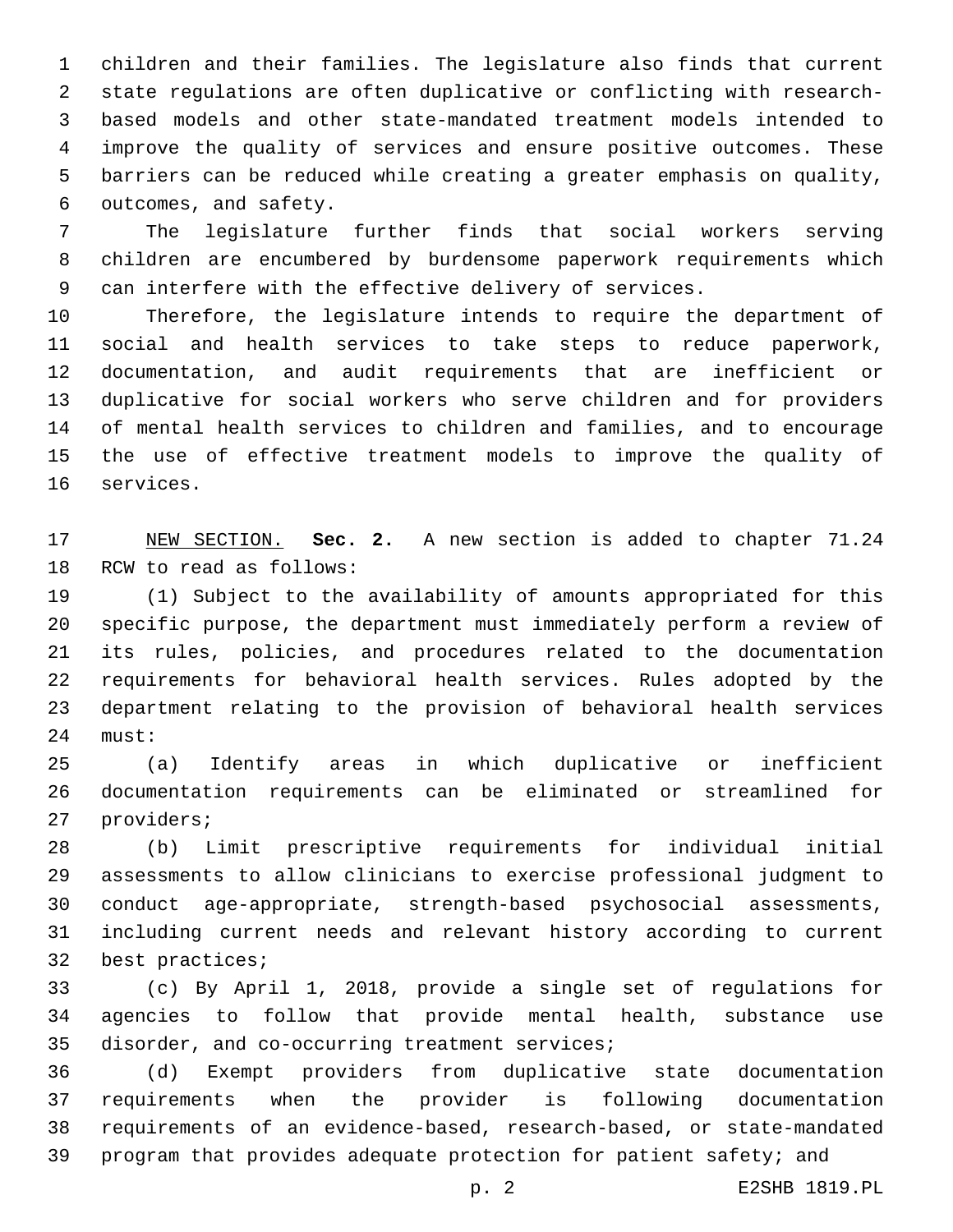(e) Be clear and not unduly burdensome in order to maximize the 2 time available for the provision of care.

 (2) Subject to the availability of amounts appropriated for this specific purpose, audits conducted by the department relating to 5 provision of behavioral health services must:

 (a) Rely on a sampling methodology to conduct reviews of personnel files and clinical records based on written guidelines established by the department that are consistent with the standards 9 of other licensing and accrediting bodies;

 (b) Treat organizations with multiple locations as a single entity. The department must not require annual visits at all locations operated by a single entity when a sample of records may be 13 reviewed from a centralized location;

 (c) Share audit results with behavioral health organizations to assist with their review process and, when appropriate, take steps to 16 coordinate and combine audit activities;

 (d) Coordinate audit functions between the department and the department of health to combine audit activities into a single site 19 visit and eliminate redundancies;

 (e) Not require information to be provided in particular documents or locations when the same information is included or demonstrated elsewhere in the clinical file, except where required by 23 federal law; and

 (f) Ensure that audits involving manualized programs such as wraparound with intensive services or other evidence or research- based programs are conducted to the extent practicable by personnel familiar with the program model and in a manner consistent with the 28 documentation requirements of the program.

 NEW SECTION. **Sec. 3.** A new section is added to chapter 71.24 30 RCW to read as follows:

 (1) Subject to the availability of amounts appropriated for this specific purpose, the health care authority must immediately perform a review of its rules, policies, and procedures related to the documentation requirements for behavioral health services. Rules adopted by the health care authority relating to the provision of 36 behavioral health services must:

 (a) Identify areas in which duplicative or inefficient documentation requirements can be eliminated or streamlined for 39 providers;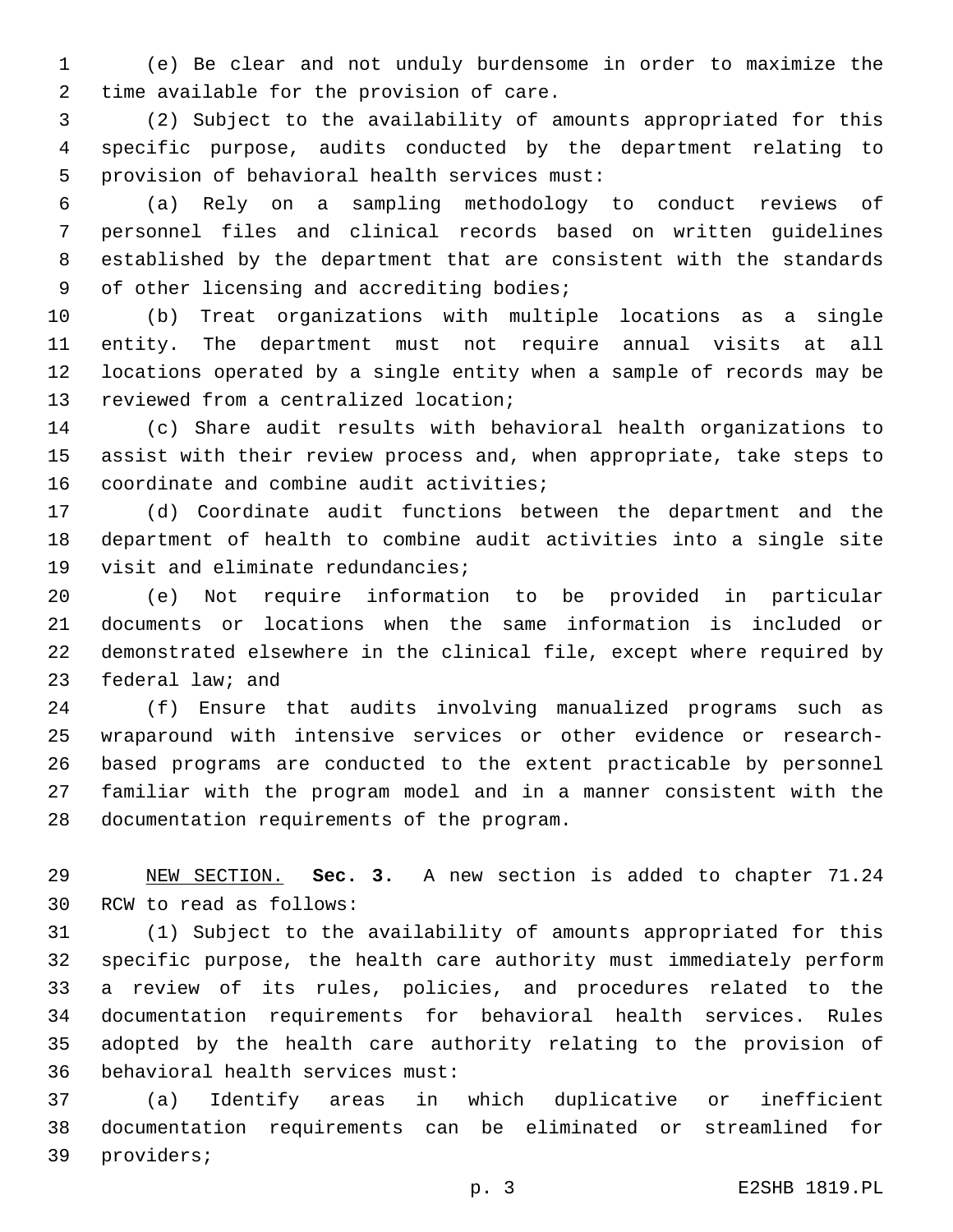(b) Limit prescriptive requirements for individual initial assessments to allow clinicians to exercise professional judgment to conduct age-appropriate, strength-based psychosocial assessments, including current needs and relevant history according to current 5 best practices;

 (c) By April 1, 2018, provide a single set of regulations for agencies to follow that provide mental health, substance use 8 disorder, and co-occurring treatment services;

 (d) Exempt providers from duplicative state documentation requirements when the provider is following documentation requirements of an evidence-based, research-based, or state-mandated 12 program that provides adequate protection for patient safety; and

 (e) Be clear and not unduly burdensome in order to maximize the 14 time available for the provision of care.

 (2) Subject to the availability of amounts appropriated for this specific purpose, audits conducted by the health care authority relating to provision of behavioral health services must:

 (a) Rely on a sampling methodology to conduct reviews of personnel files and clinical records based on written guidelines established by the health care authority that are consistent with the standards of other licensing and accrediting bodies;

 (b) Treat organizations with multiple locations as a single entity. The health care authority must not require annual visits at all locations operated by a single entity when a sample of records 25 may be reviewed from a centralized location;

 (c) Share audit results with behavioral health organizations to assist with their review process and, when appropriate, take steps to 28 coordinate and combine audit activities;

 (d) Coordinate audit functions between the health care authority and the department of health to combine audit activities into a 31 single site visit and eliminate redundancies;

 (e) Not require information to be provided in particular documents or locations when the same information is included or demonstrated elsewhere in the clinical file, except where required by 35 federal law; and

 (f) Ensure that audits involving manualized programs such as wraparound with intensive services or other evidence or research- based programs are conducted to the extent practicable by personnel familiar with the program model and in a manner consistent with the 40 documentation requirements of the program.